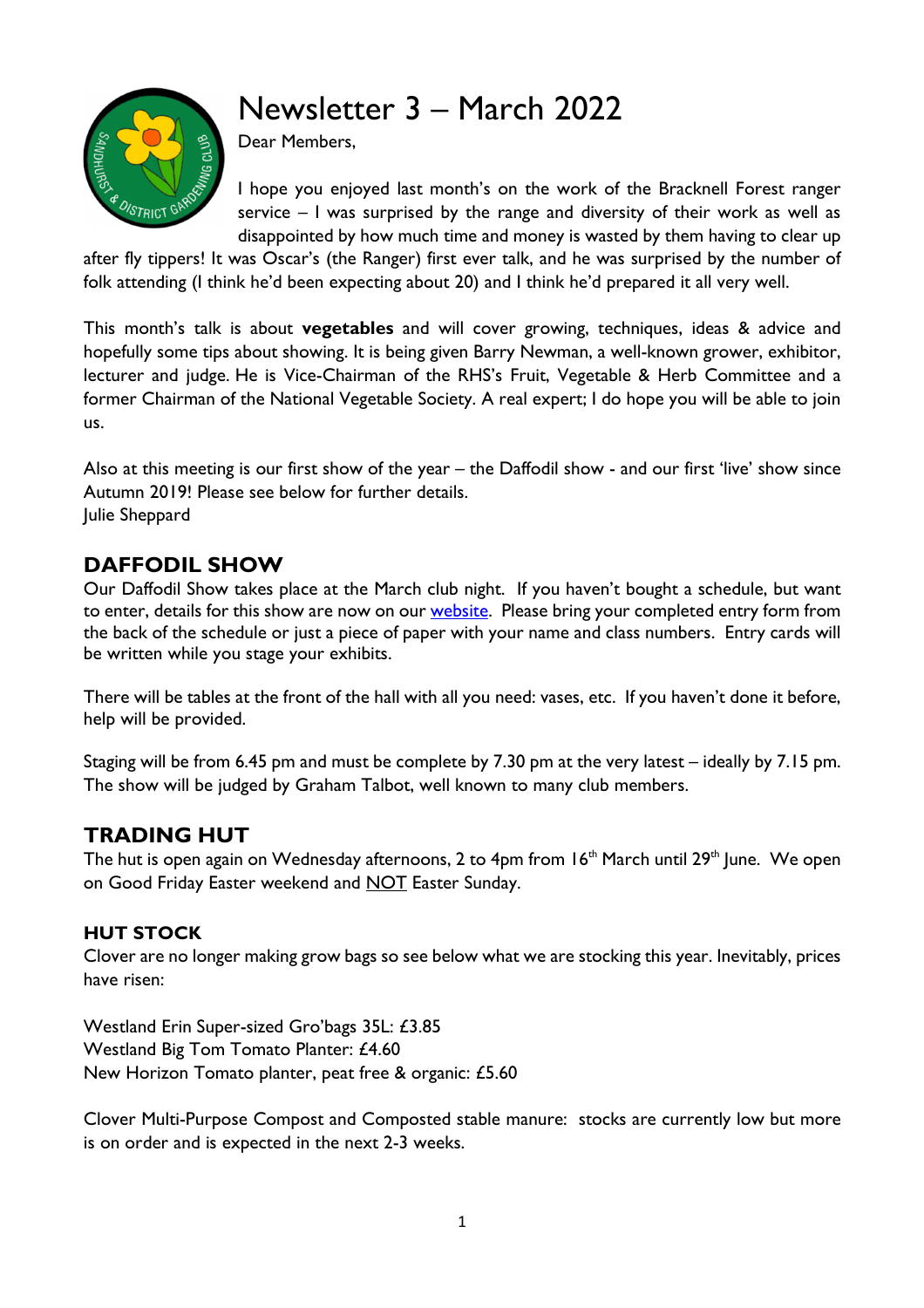#### **TOOL SHARPENING**

Once again, on Sunday 20<sup>th</sup> March, members of California Gardening Club will be coming along to the hut to sharpen your tools from about 9am to 10.45am. There will be a fee of  $£2$  per item. Rotary mower blades welcome but must be removed from the mower. No cylinder mowers. NOTE: Items can be left and collected later but please bag them and label clearly with your name.

**HONEY**: We have stocks of local honey at £5.10/1lb – cheap if you have looked at the price of good honey elsewhere. Please return your honey jars which we give to our supplier to be reused.

**Have you lost a key?** A silver Yale type key with JMA written on it (no keyring) was found at the trading hut on Sunday  $27<sup>th</sup>$  February. If you think it was yours collect it from the hut.

### **TRIPS AND OUTINGS**

Holiday to the wonderful Isle of Wight

Warner's Bembridge Coast Holiday 16th to 20th May 2022: Please those of you going on this trip make sure your final payment of £549.00 is paid by the **4th April**. Either by bank transfer which is the preferred method or by cheque to me. Bank details as follows:

Gardening Club of Sandhurst & District, Account number 92029304. Sort Code 09-01-51

#### Sir Harold Hillier Gardens in Romsey

Trip to Sir Harold Hillier on the Saturday 17th September 2022, leaving Sandhurst Library at 9:30 and a possible return by 5:30 Cost £28.00 each. See attached flyer for more details and booking form.

Sheila Davenport

# **PLANT SALE**

#### *We need your plants!*

As mentioned previously, we will NOT be holding a plant sale at the May club night, as Sunil and Gareth are once again going to hold the plant sale in their garden in Broomacres, Longdown Estate on Saturday 28th May 2022.

They are going to make it a bigger event than last year by selling teas and cakes as well as the essential plants. Let us support them in this venture and raise lots of money for the club, so please pot up any plants you divide, any excess seedlings you have, or any plants you decide just aren't right for your garden. Details of what to do with them will follow later. Thank you.



#### **DIAMOND ANNIVERSARY**



Next year will be a momentous one in the life of the gardening club, as it will reach its  $60<sup>th</sup>$  birthday! Clearly this is something that needs to be celebrated, so we are looking for ideas of thing that could be done, projects undertaken etc. and any interest in being part of a small subgroup to look at these ideas, what will work and how to implement them. Please let any committee member know either if you are interested in joining or have a good idea! Julie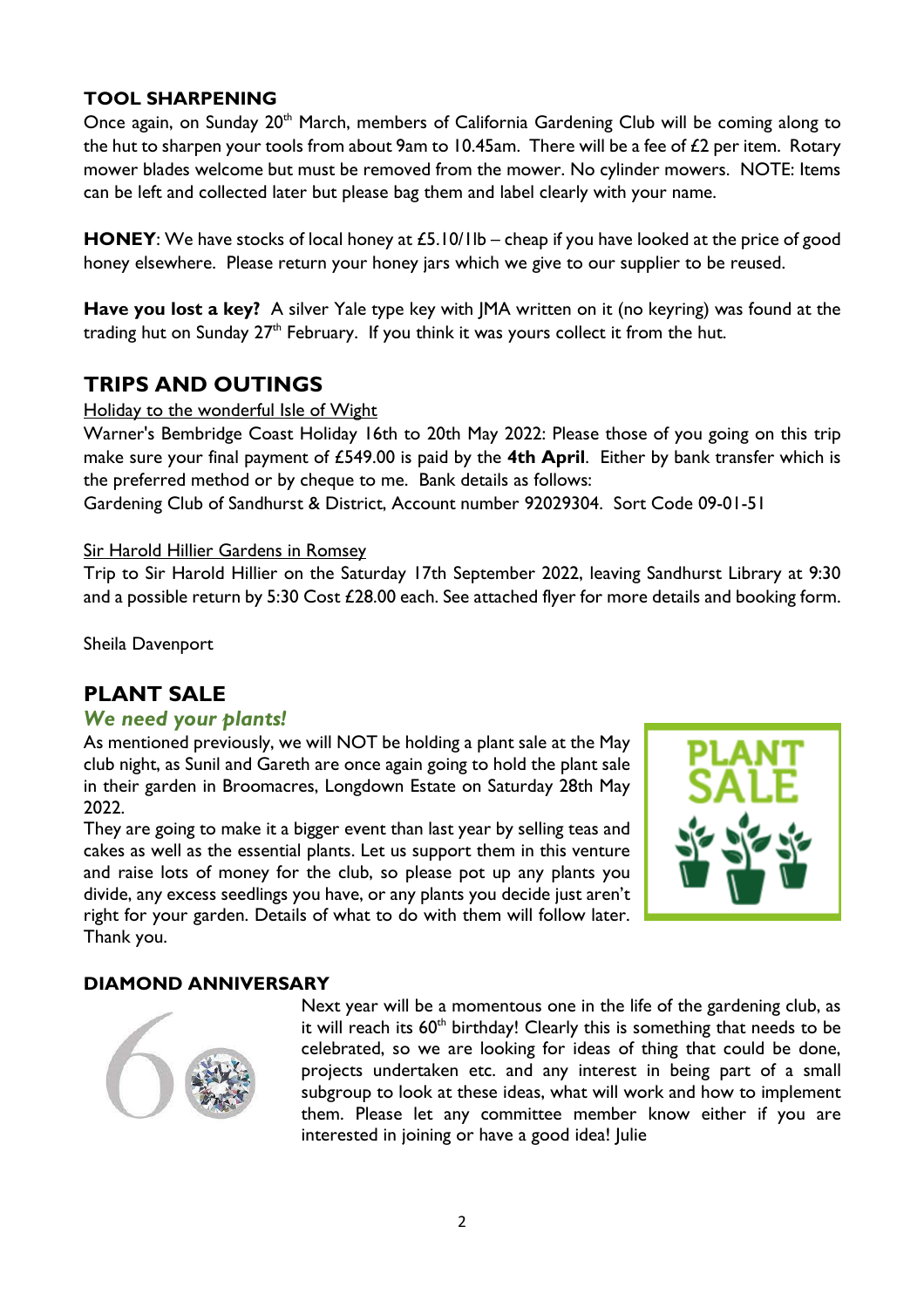# **TRIBUTE TO JOSIE BLUNDEN**

Well, what to say about this lovely, diminutive lady who was a member of the club since 1990.



Hardly ever missed a club night and always made us a wonderful Dundee cake for our club night and show raffles, also lots of cakes for the cake stall. Hardly ever missed a club night even when she broke her hip and came with her frame.

However, she will also be remembered for her show exhibits. In she would come with her daughter, son-inlaw and grandchildren and start filling up her vases. I had only ever been to her garden once but she grew so much and it was such a joy to see her beaming smile when she won the trophies at the shows.

She liked to be called Josie. I remember being reprimanded for saying "Morning Mrs B, how are you? She promptly said "It's Josie, dear".

Owing to the pandemic, the show this March is the first since Josie died. Whoever wins the trophy named after her later in the year will have a class act to follow. *Photo: Josie with her friend, Olivia, in Josie's garden.* 

Chris Dresler

## **AFFILIATIONS**

We are affiliated to a number of organisations, which offer different benefits and news for members: **RHS CARD:** We are affiliated to the RHS and as such, buy a card each year for any gardening club member to use. It gives 30% off entry to any of the RHS gardens. Please contact Sandra Hooper (via the email address below) if you would like to borrow it.

**Surrey Horticultural Federation (SHF):** this link will take you to their home page, where you can sign up to receive their monthly newsletter. https://surreyhorticulturalfederation.org/

**Hampshire federation of horticultural societies (HFHS)**: this is the link for the HFHS; you can sign up for their newsletter by following a link at the bottom of the page. https://www.hampshirefedhortisoc.org.uk/

# **CAN YOU HELP BE PART OF THE 'SOCIAL TEAM'?**

We are still looking for members to help ensure the continuity of the club by taking on a small role within the social side of the club. Under this umbrella comes things such as the refreshments at all events (club night, shows etc.), as well as trips, raffles and outings. If you are able to spare a small amount of time to help organise any of these, please chat with any committee member. This does not include the trips at the moment, as Sheila is happy to continue them for the time being! Julie

# **A FEW REMINDERS:**

**Membership:** Membership fees are now due, £5 for an individual and £8 for a couple. If you want a paper copy of the newsletter and price list you must pay the postage which is increasing to £10 for the year; first class will be used. Copies of the newsletter & price list will be available at the hut and on club nights. You will see there is now the option to pay your fees by bank transfer – see the